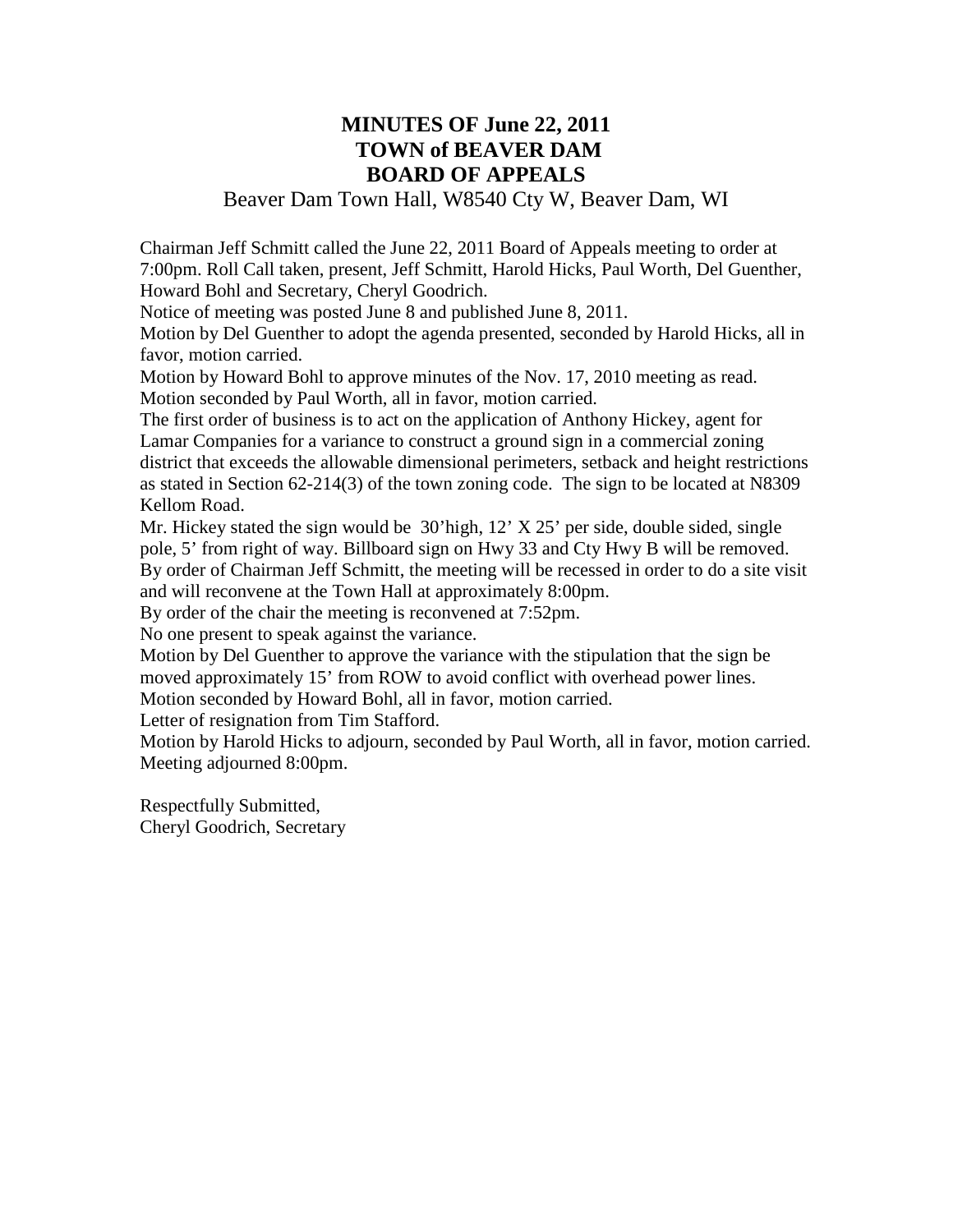### **MINUTES OF October 19, 2011 TOWN of BEAVER DAM BOARD OF APPEALS**

### Beaver Dam Town Hall, W8540 Cty W, Beaver Dam, WI

Chairman Jeff Schmitt called the Oct 19, 2011 Board of Appeals meeting to order at 7:00pm. Roll Call taken, present, Jeff Schmitt, Harold Hicks, Paul Worth, Del Guenther, Howard Bohl and Secretary, Cheryl Goodrich.

Notice of meeting was posted Oct. 6 and published Oct. 5; Amended notice posted Oct 12, 2011.

Motion by Del Guenther to adopt the agenda presented, seconded by Howard Bohl, all in favor, motion carried.

Motion by Del Guenther to approve the June 22, 2011 minutes as read.

Motion seconded by Harold Hicks, all in favor, motion carried.

The first order of business is to act on the application of David Holder, for a variance to install a driveway within 500' of an adjacent accessing point and to allow more than one driveway per parcel, as stated in Section 62-156 on the town zoning code. The property is located at N5895 Maleck Circle, Town of Beaver Dam.

Gary Maleck, N5892 Maleck Cir, was present to represent David Holder. Mr. Maleck stated that Mr. Holder did ask Sandy Mersch for use of her driveway to access his property and was denied. The driveway would be used to access a shed, yet to be built, to store an RV and only used a few times a year.

Motion by Howard Bohl to approve the variance for a driveway at the location as shown on the plan. Motion seconded by Paul Worth, all in favor, motion carried.

Motion by Paul Worth to adjourn, seconded by Harold Hicks, all in favor, motion carried. Meeting adjourned 7:15pm.

Respectfully Submitted, Cheryl Goodrich, Secretary